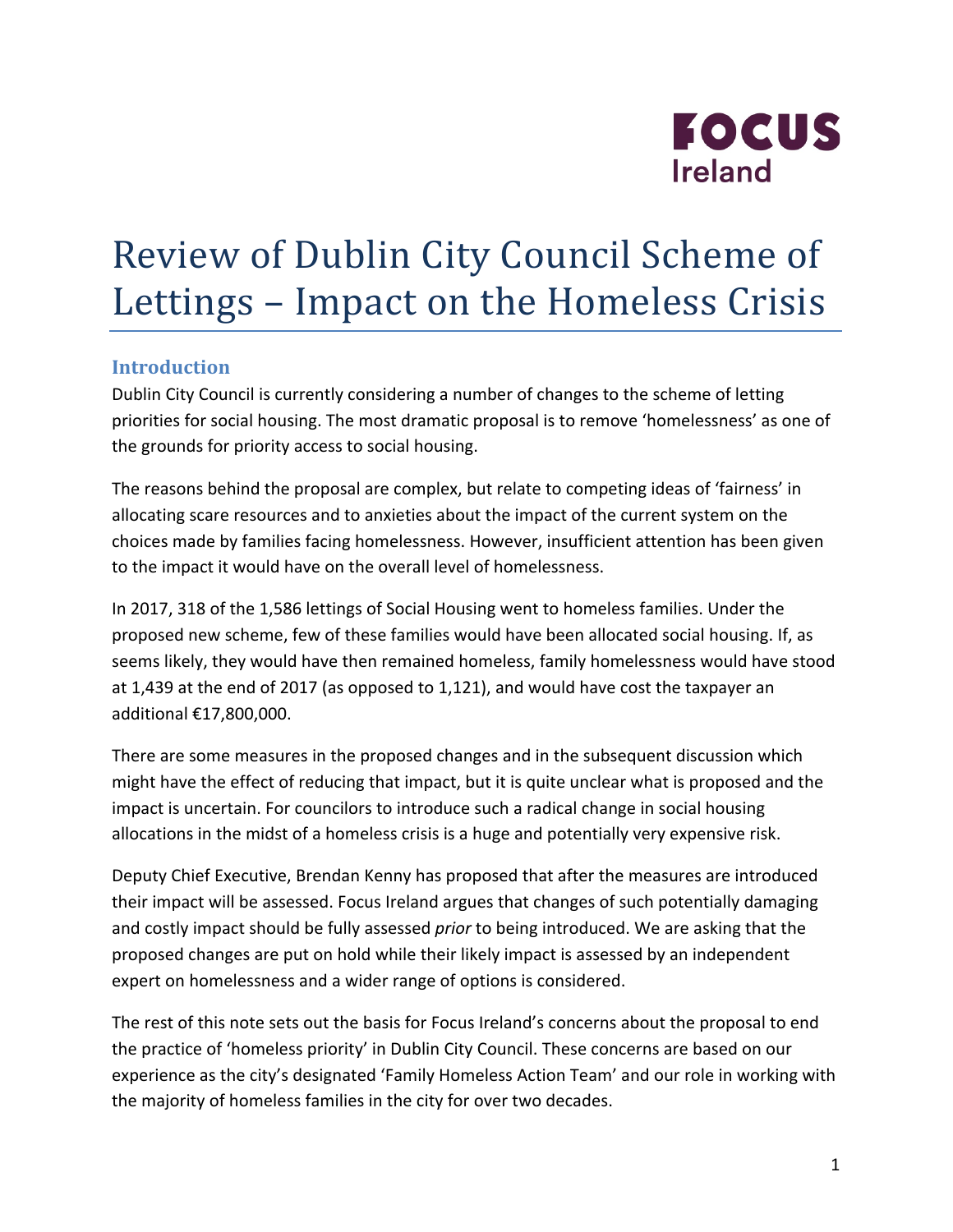Many of the considerations we raise here in relation to homeless families may well also apply to homeless individuals and to childless couples, who continue to make up a large proportion of Dublin's homeless population. However, data on the role of social housing allocations to these groups is not available to us. The absence of published data on such a large group is further reason for putting the proposal on hold and seeking expert advice.

## **Homelessness is not static – families move into homelessness and out of it.**

The underlying causes of Dublin's family homelessness crisis are fairly simple  $-$  there is insufficient housing available for everyone who needs it  $-$  but the way the problem manifests itself is complex and rapidly changing.

Family homelessness in Dublin continued to rise in 2017, but it was not rising as quickly as it was in previous years. But behind this reasonably positive news, there is a more worrying pattern of a very substantial increase in the number of families becoming homeless. This increased flow into homelessness has been largely balanced by a similar increase in the number of families leaving homelessness. So while more families became homeless across Dublin in 2017 than in any previous year (976), more families also left homelessness  $(883)$  – so that the final number of families only went up by only 93 (from 1028 in December 2016 to 1121 in December 2017).

One way of seeing this is the total number of families that experienced even a short period of homelessness has grown very rapidly.

#### Total number of families experiencing any measured length of homelessness per year

| 2015  | 2016  | 2017  |
|-------|-------|-------|
| 1,123 | 1,647 | 2,098 |

Dublin Regional Homeless Executive and the City Council, along with voluntary sector partners such as Focus Ireland and Threshold, have been working at full capacity to reduce the number of families becoming homeless and maximising the numbers moving out of homelessness.

Without Government action to give tenants greater rights when their landlord (or their landlord's lender) is selling up, it is hard to see that much more can be achieved preventing the flood into homelessness. In addition to the 883 families supported out of homelessness across all four local authorities in 2017, a further 817 families were prevented from entering homelessness using a combination of HHAP and social housing stock.

Given this already considerable Dublin-level work on preventing homelessness, and the apparent unwillingness of the Government to strengthen the rights of tenants, the Council should assume that the pattern of flows into homelessness is likely to continue in the same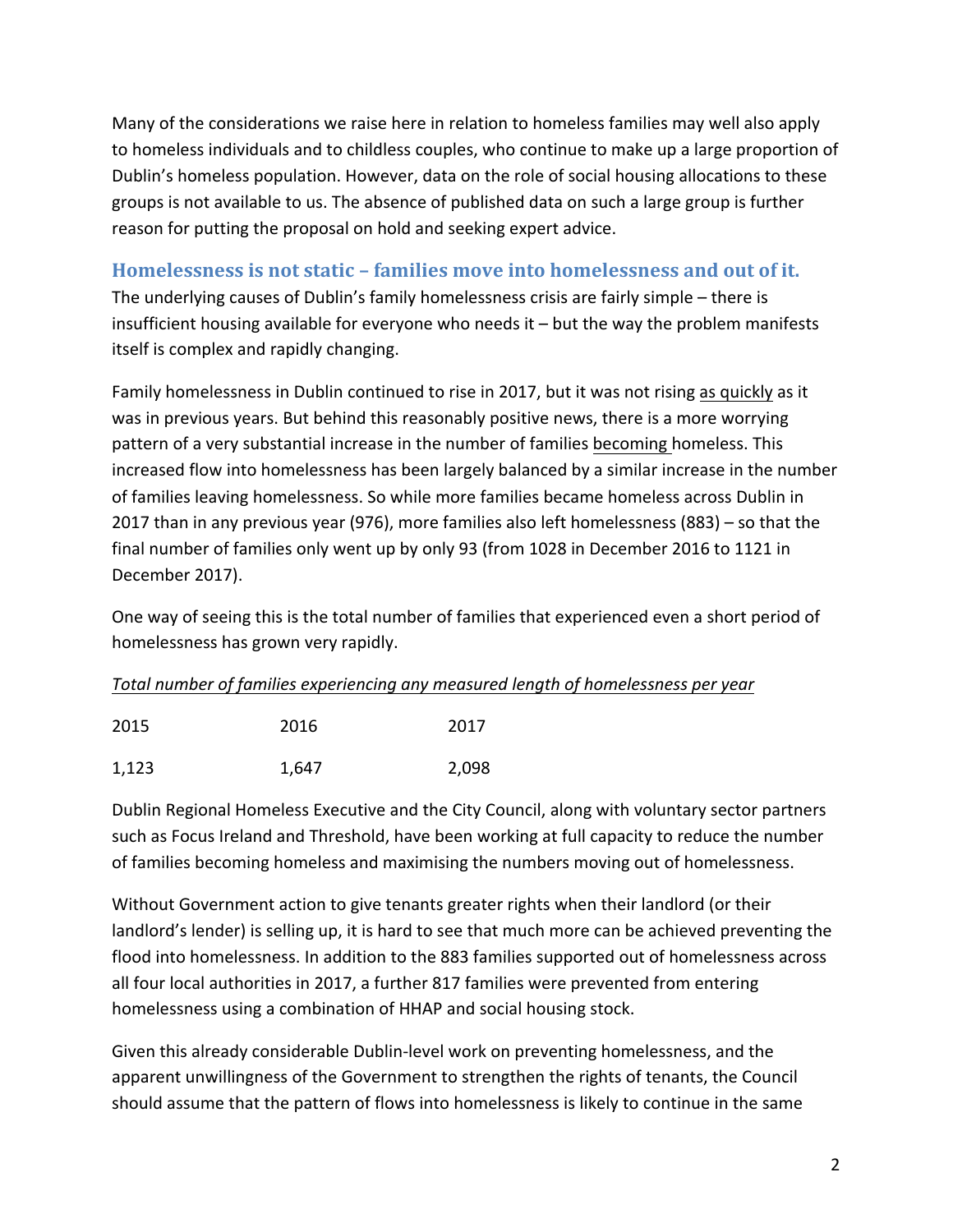pattern – probably rising to an average of around 100 per month in 2018. Any changes in the pattern of exits from homelessness then will have a very rapid and significant impact on the total number of families in emergency homeless accommodation.

# **Impact of the proposals on exits**

Focus Ireland's Family Homeless Action Team provides case management support, on behalf of the DRHE and the local councils, to the majority of families who are homeless in Dublin. The data from these services show that 1 in 3 of the families we supported to move out of homelessness moved into the private rented sector (with HHAP) while the remaining two thirds relied on social housing to exit homelessness. This experience tallies closely with figures produced by the DRHE for the housing SPC in February 2018 which showed that 578 (40%) of all households (i.e. families and singles in all four local authorities) exiting homelessness went into the private rental market, while 856 (60%) of household were supported using social housing stock. 

Given the reliance on exits to social housing for homeless families, a decision to close off social housing allocations to them, or to severely reduce them, will lead to a rapid growth in the number of families in emergency accommodation, unless alternative exit routes are developed.

# **What is proposed instead of priority social housing allocations?**

#### **Can Homeless Housing Assistance Payment compensate?**

In the discussion of the proposal, council officials have indicated that the staffing levels in the 'place finders' service will be increased. This is expected to increase access to private rented accommodation and compensate for the 'lost' social housing allocations. However, this proposal relies heavily on the private rented vacancies actually being available for the accommodation finders to find.

Recent reports from property website daft.ie has shown a private rental market with escalating rents and reduced availability<sup>1</sup>.

Exits to private rented accommodation are already much higher than has ever been achieved in the past, even before the housing crisis. Many homeless organisations already operate their own rental finding services in addition to 'Place finders' and there is good reason to believe that we are nearing the point where any expansion of the place finder's team will not yield significantly more properties.

<sup>&</sup>lt;sup>1</sup> https://www.daft.ie/report/2017-Q4-rental-price-daft-report.pdf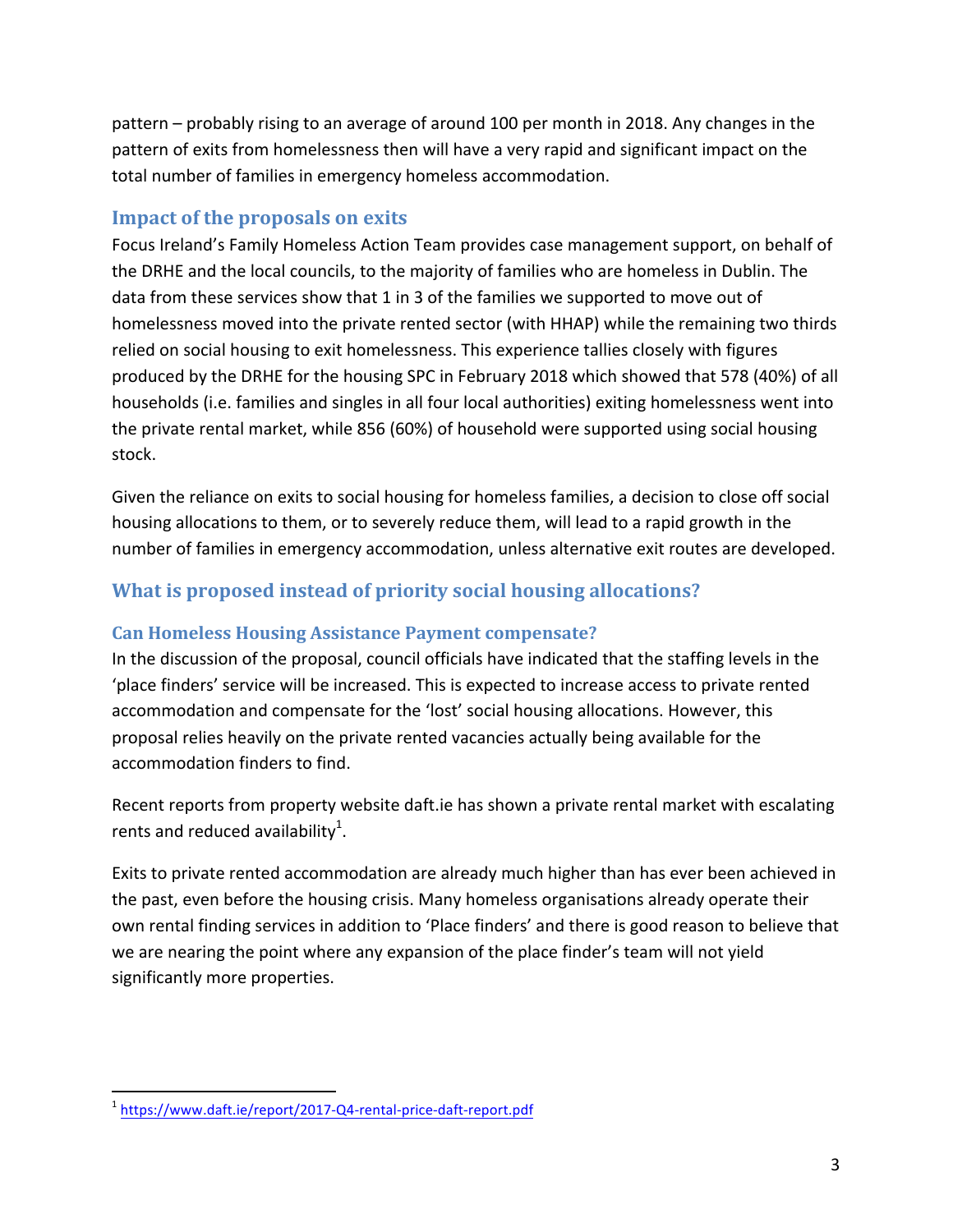In addition to this lack of available supply there is the problem of a growing number of HAP landlords requiring significant levels of topping-up from €100 to €300 a month and even work references from prospective tenants.

Given this picture, it would be highly risky to assume that exits into the private rented sector could be tripled to compensate for the loss of exits to social housing.

#### **Would the same number of homeless households still be allocated social housing?**

In responses to some councillors, officials have indicated that the same number of social houses would continue to be allocated to homeless households, but that the allocation would not be on the basis of their homelessness. If this were the case, our concerns would not be valid, but since it seems implausible that over 300 homeless families are already at the front of the housing queue, it is hard to see how such an outcome could be achieved. If other forms of administrative prioritisation are to be used, then some thought would need to be given to their impact on the whole housing/homelessness system. We are not aware of any data on how many homeless families would qualify for social housing in the absence of homeless priority, and without this it would be very unwise to rely on this measure.

#### **What would be the impact of allocating social housing to HAP tenants?**

A further proposal from the Council is that households that took up the option of HAP would, while moving to the 'transfer list' retain some level of priority in the housing list. The 20% of housing allocations which currently go to 'homeless households' would instead to HAP tenants. Allowing households that take up HAP to retain their 'time on list' priority in the transfer list is itself a welcome step, and follows a successful approach adopted in other areas, as it removes one of the disincentives to take up HAP. However, the detail of this scheme have not been published (would it only apply where HAP tenancies were terminated by the landlord, or would it apply even where there was a secure on-going tenancy in place?). Without the details of the scheme it is hard to assess its impact, but it is highly unlikely that a significant proportion of the HAP tenancies 'freed up' by moving tenants from HAP to social housing could be recycled to support other families to move out of homelessness.

#### **Would the proposal it reduce time spent in Homelessness?**

One part of the rationale for the deprioritisation of homelessness in the scheme of lettings is analysis undertaken by the DRHE that shows that most of the take up of HHAP is in the first 6 months of homelessness.

We do not dipute these findings, they are in line with exit analysis undertaken by Focus Ireland. It is a source of grave concern to all of us that despite the higher than ever exit rate from homelessness, the number of families homeless for more than two years continues to rise (figure 1).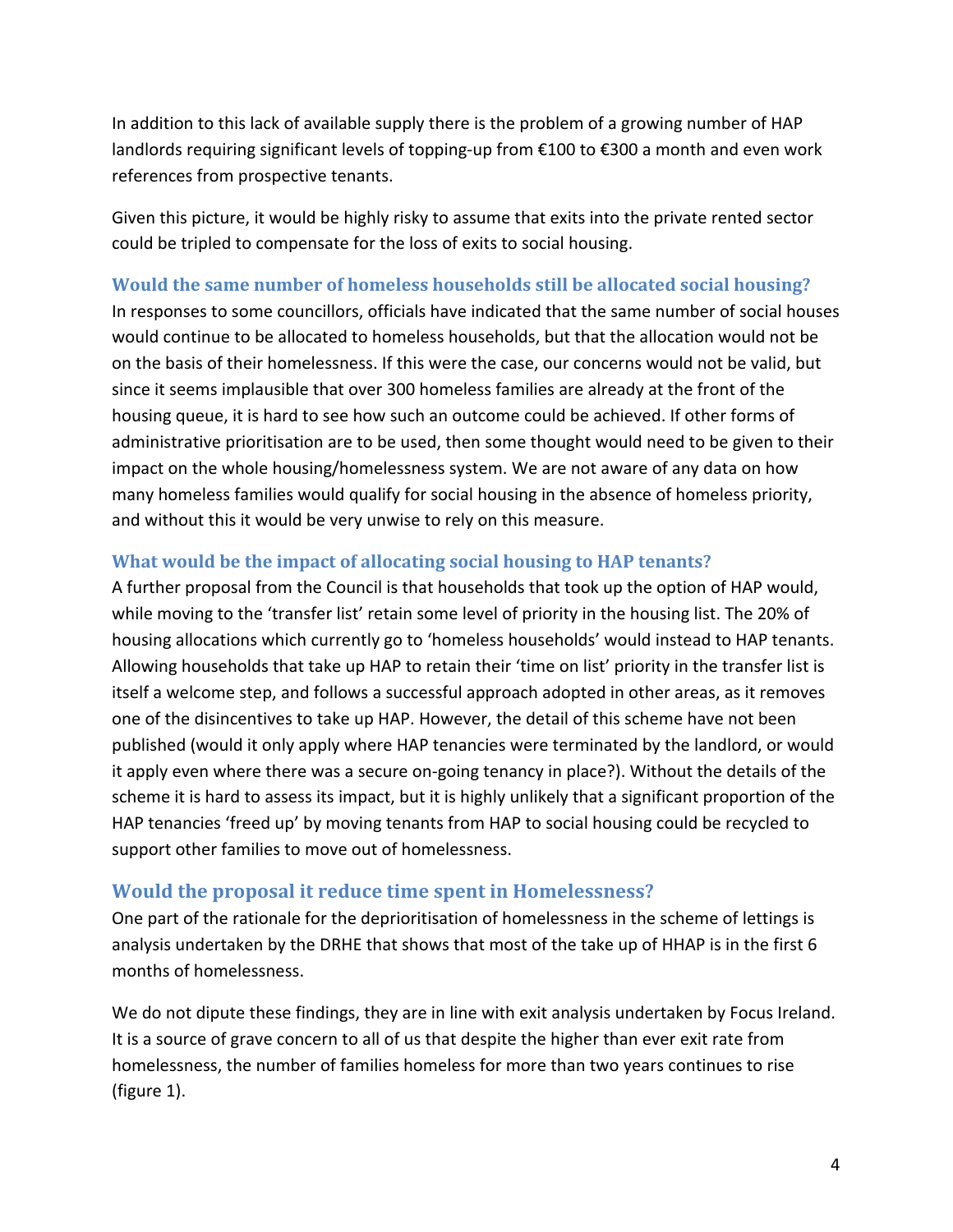

#### **Figure 1: Time experiencing homelessness for families in Dublin Region**

This graph tracks the changes in the duration of homelessness of families experiencing homelessness on given dates. Sourced from Questions submitted by Dublin City Councillor and Quarter 4 report from the Dublin Region Homeless Executive

Source: Dublin Region Homeless Executive

The Focus Ireland analysis indicates that families that have the most insecure pattern of housing prior to becoming homeless are the ones which are most likely to remain in homelessness in the longer term.

This suggests that families which have higher levels of social challenges and are most vulernable are the ones who are finding it hardest to exit homelessness. This is not a surprising finding, but requires some reflection as to what is the best policy response.

The current proposal from Dublin City Council to close off the option of social housing for these families does not appear to be in their best interest and is likely to have long-term consequences for them and their children.

#### **What can we learn from different approaches to priority allocations**

It is important to recognize that the issue of social housing allocations during a housing shortage raised real questions of fairness and impact. Different jurisdictions have made different responses to this, and the impacts are there to be seen. In the UK generally, homeless families have had absolute priority for social housing for over 30 years, and the issues arising from this have been studied and responded to over that time. For instance, Scotland responded to the question of how you balance the needs of 'homeless priority' households with those in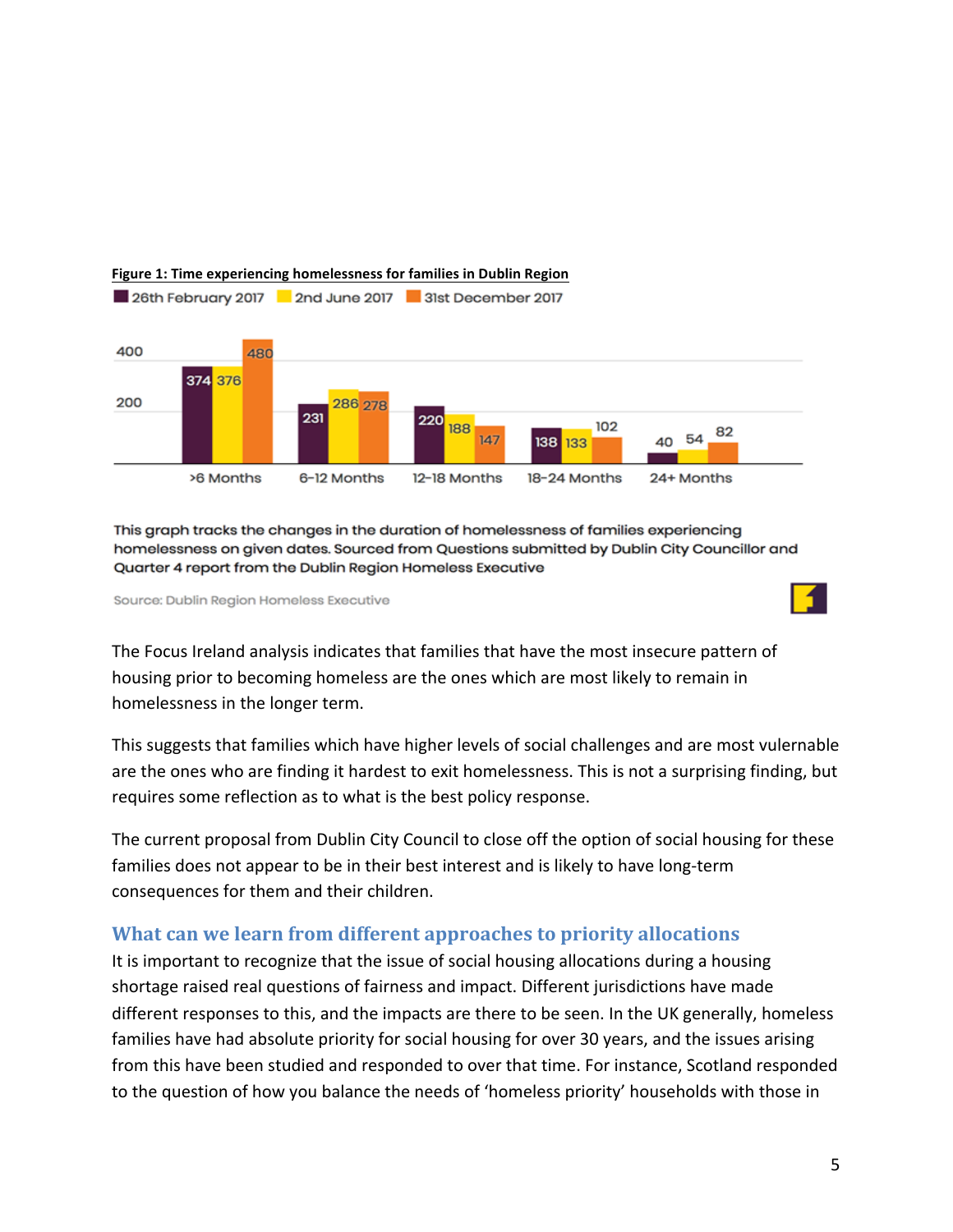overcrowded and dangerous accommodation by broadening the concept of 'homelessness' so that not only families in emergency accommodation benefit from homeless priority. In Wales, they radically changed the way local authorities prioritized and responded to different forms of household. 

# Look at the options and impacts before deciding.

At first sight, Councillors appear to be asked to decide whether to continue with 'homeless priority' or not; but in reality the range of choices and systems is much more complex and exactly what is being proposed to replace the current system is unclear.

There are some recommendations in the schedule which we believe can be safely proceeded with, for instance

- Those in difficult or severe overcrowding situations should be able to avail of HHAP
- That those who take up HHAP should retain their time on the housing list and
- Additional resources should be allocated to the place finder service.

If these 3 proposals are enacted, current social housing levels are retained, and the rationale is correct we are likely to quickly see a decrease in the number of families experiencing homelessness. In addition, we believe that specific priority should be given to young care leavers who are at risk of homelessness.

However, the proposal in relation to abolishing homeless priority, while addressing valid and important issues is, at best, unproven and has a real risk of making an appalling situation even worse, with devastating consequences for families. The impact of the proposed changes might be to close off a route out of homelessness for over 300 families, resulting in a bill for an additional €18m; on another view it will make no difference at all as all the families will be allocated social housing, but on a different basis. To make a decision with such enormous impact with such little information in the middle of housing crisis would be unwise.

There are number of internationally recognised experts, in Ireland and elsewhere, who have studied that impact of housing allocations systems on homelessness in a variety of contexts.

We are asking that Dublin City Councillors postpone their decision on the new scheme of lettings pending an expert report on how best to amend the scheme so as to reflect the need for fairness and to have the most beneficial impact on homelessness. The review would look at a range of options for ending, broadening or changing prioritisation on the housing list, and the likely impact of each on flows out of homelessness and the choices made by households facing (or at risk of) homelessness.